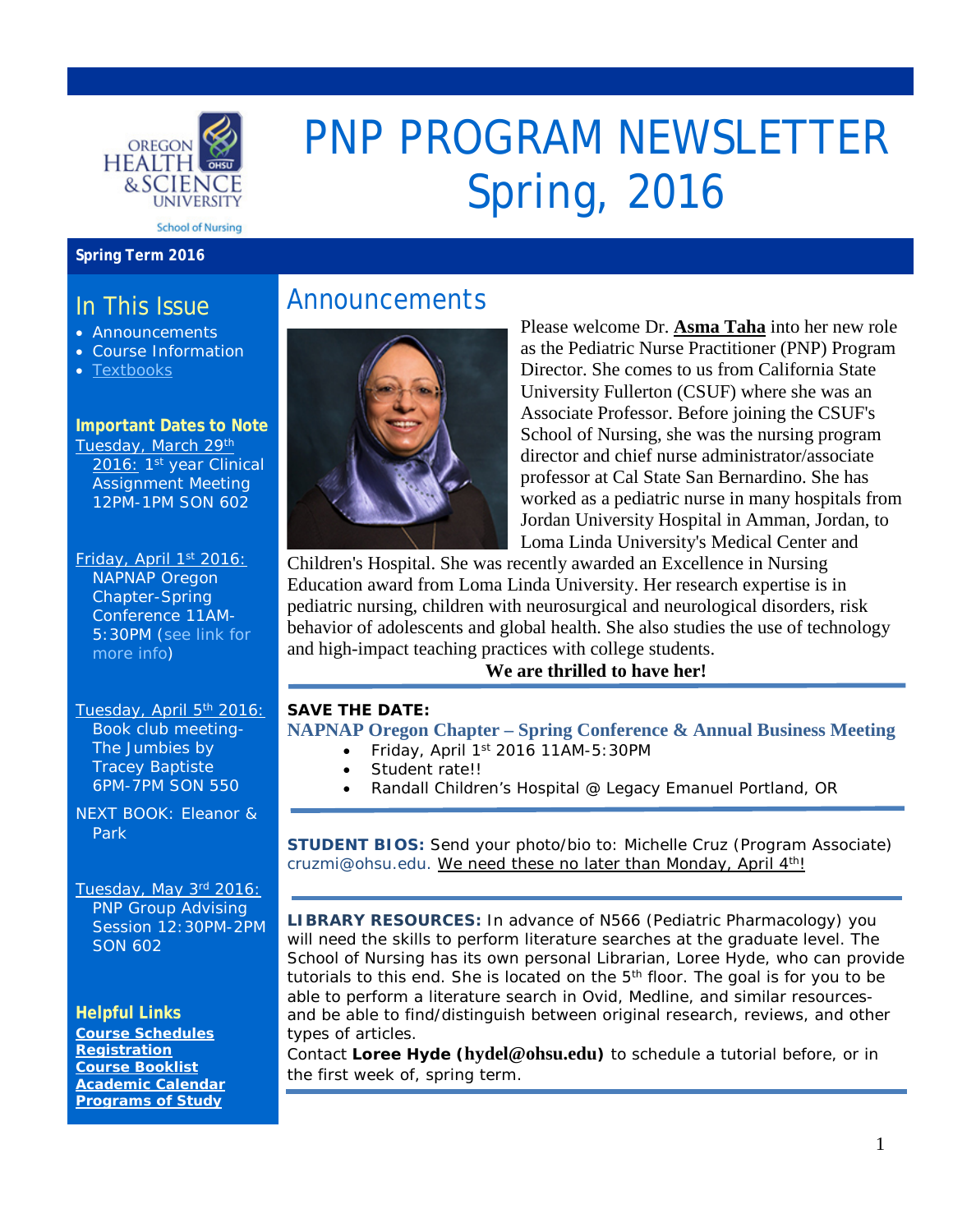#### **Program Faculty and Support**



Asma Taha RN, PhD PNP-PC; PNP-AC **Director** Associate Professor SN 569 [taha@ohsu.edu](mailto:taha@ohsu.edu)



Martha (Marti) Driessnack PhD, PPCPNP Associate Professor SN 221 [driessna@ohsu.edu](mailto:driessna@ohsu.edu)



Jennifer (Jenny) Bevacqua PNP-PC; PNP-AC Clinical Instructor SN 621 [bevacqua@ohsu.edu](mailto:bevacqua@ohsu.edu)



Helen Turner DNP, PCNS Clinical Assistant Professor SN 621 [turnerh@ohsu.edu](mailto:turnerh@ohsu.edu)



Michelle Cruz PNP Program Associate SON 559 cruzmi@ohsu.edu

#### **HEADS UP! PNP Textbooks Required for Spring:**

- **NUR 566 Pediatric Pharmacology:** Pediatric & Neonatal Dosage Handbook (22nd Ed., 2015-2016), LexiComp Drug Reference Handbook. Edited by Taketomo, CK. ISBN: 978-1-59195-349-4 [http://webstore.lexi.com/Store/Pharmacology-Books/Pediatric-Dosage-](http://webstore.lexi.com/Store/Pharmacology-Books/Pediatric-Dosage-Handbook)[Handbook](http://webstore.lexi.com/Store/Pharmacology-Books/Pediatric-Dosage-Handbook).
- **NUR 567A Advanced Nursing Practice–Pediatric Primary Care I:**  Burns, C.E., Dunn, A. M., Brady, M. A., Starr, N. B., Blosser, C. G. (2015) Pediatric Primary Care (6th edition). Philadelphia, PA: Elsevier Saunders. ISBN: 978-0-323-24338-4 (To be released 5.06.16) NOTE: Older version available online via OHSU library. Please **DO NOT** purchase older version if you don't have it already. Dr. Driessnack will provide supplementary readings until new version is released in May.

**Course Information** [\[click here for the course schedules page\]](http://www.ohsu.edu/xd/education/schools/school-of-nursing/students/academic-affairs/course-schedule.cfm)

**\*Please be sure to check your program of study found under helpful links**

#### **First-Year Courses**

**NURS 567A Advanced Nursing Practice – Pediatric Primary Care I**-*FTF Tuesdays 2PM-5:50PM, Synchronous for distance students via Adobe Connect*

**NURS 568A Pediatric Primary Care Practicum I**- *Marti is working on placements as each of you need 10 days!*

**NURS 566 Pediatric Pharmacology**-*Online via Sakai*

**NURS 524 Evaluating Evidence for Advanced Nursing Practice**-*Online via Sakai*

#### **Second-Year Courses**

**NURS 570C Pediatric Acute/Complex Care Clinical Immersion I-***Clinical course as arranged with instructor*

**NURS 570D Pediatric Acute/Chronic Care Clinical Immersion II-***Clinical course as arranged with instructor*

**NURS 568C Pediatric Primary Care Clinical Immersion I-***Clinical course as arranged with instructor*

**NURS 713 Evaluating Evidence for Advanced Nursing Practice-** *Online via Sakai*

**NURS 714 Practice Evaluation-** *Online via Sakai*



## **PNP Students**



Meghan Lacy- DNP Primary Care Karen Gray- DNP Acute Care